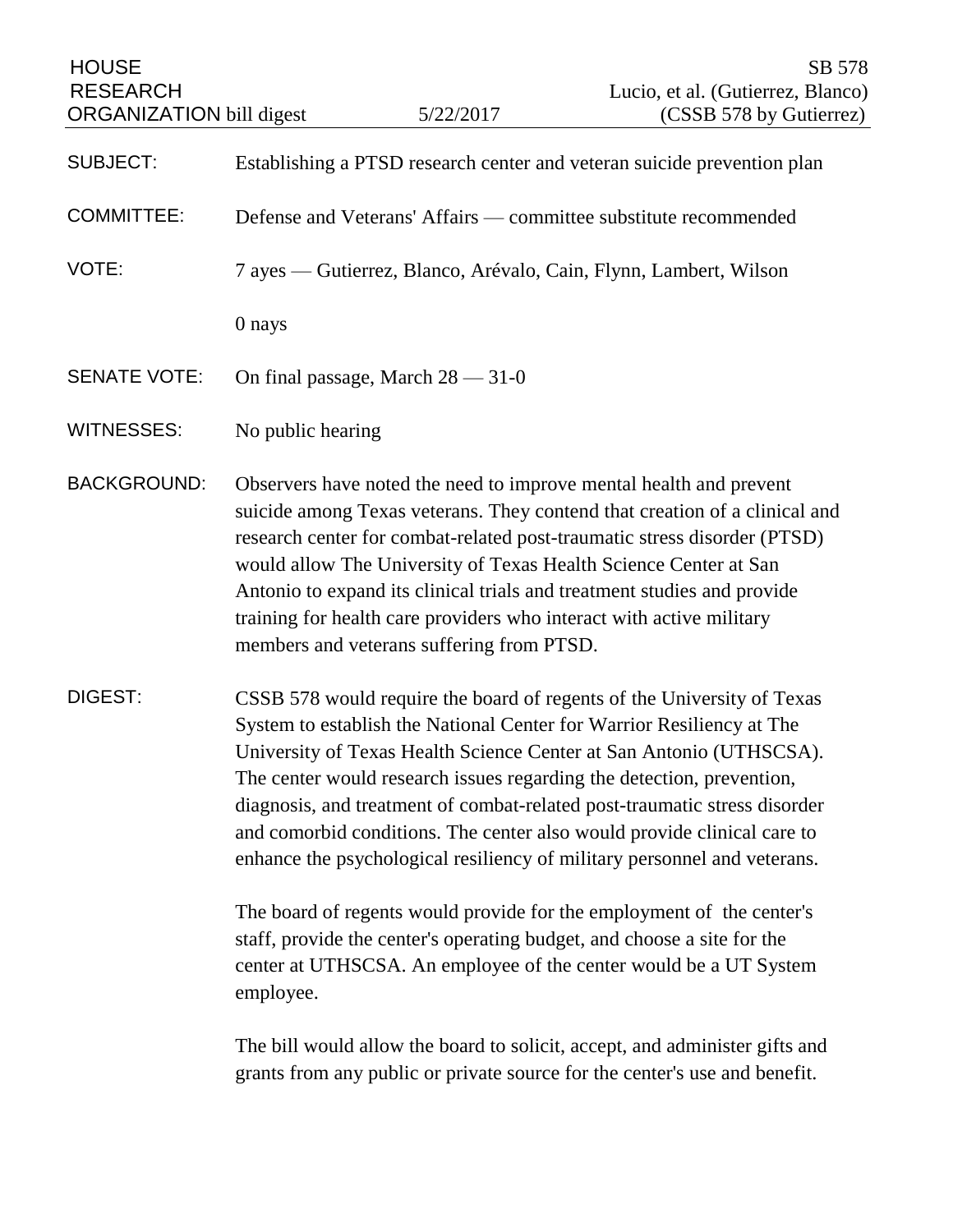## SB 578 House Research Organization page 2

The center could collaborate with public and private entities, including institutions of higher education, the U.S. Department of Veterans Affairs (VA) and Department of Defense, the National Institutes of Health, and the Texas Veterans Commission, to perform the center's research functions.

The bill also would require the Health and Human Services Commission (HHSC) to collaborate with public and private entities to develop an action plan to prevent veteran suicides by increasing access to and availability of professional veteran health services. An action plan would have to:

- provide proactive outreach methods to reach veterans needing care;
- identify funding resources to provide accessible, affordable veteran mental health services;
- provide measures to expand public-private partnerships to ensure access to quality, timely mental health services;
- address suicide prevention awareness, measures, and training on veterans involved in the justice system; and
- provide for peer-to-peer service coordination, including training, certification, recertification, and continuing education for peer coordinators.

The bill would require HHSC to make specific short-term and long-term statutory, administrative, and budget-related recommendations to the Legislature and the governor on policy initiatives and reforms necessary to implement the action plan. The initiatives and reforms in the short-term plan and long-term plan would have to be fully implemented by September 1, 2021, and September 1, 2027, respectively. The provisions relate to the action plan would expire on September 1, 2027.

This bill would take immediate effect if finally passed by a two-thirds record vote of the membership of each house. Otherwise, it would take effect September 1, 2017.

NOTES: CSSB 578 differs from the Senate-passed version in that the committee